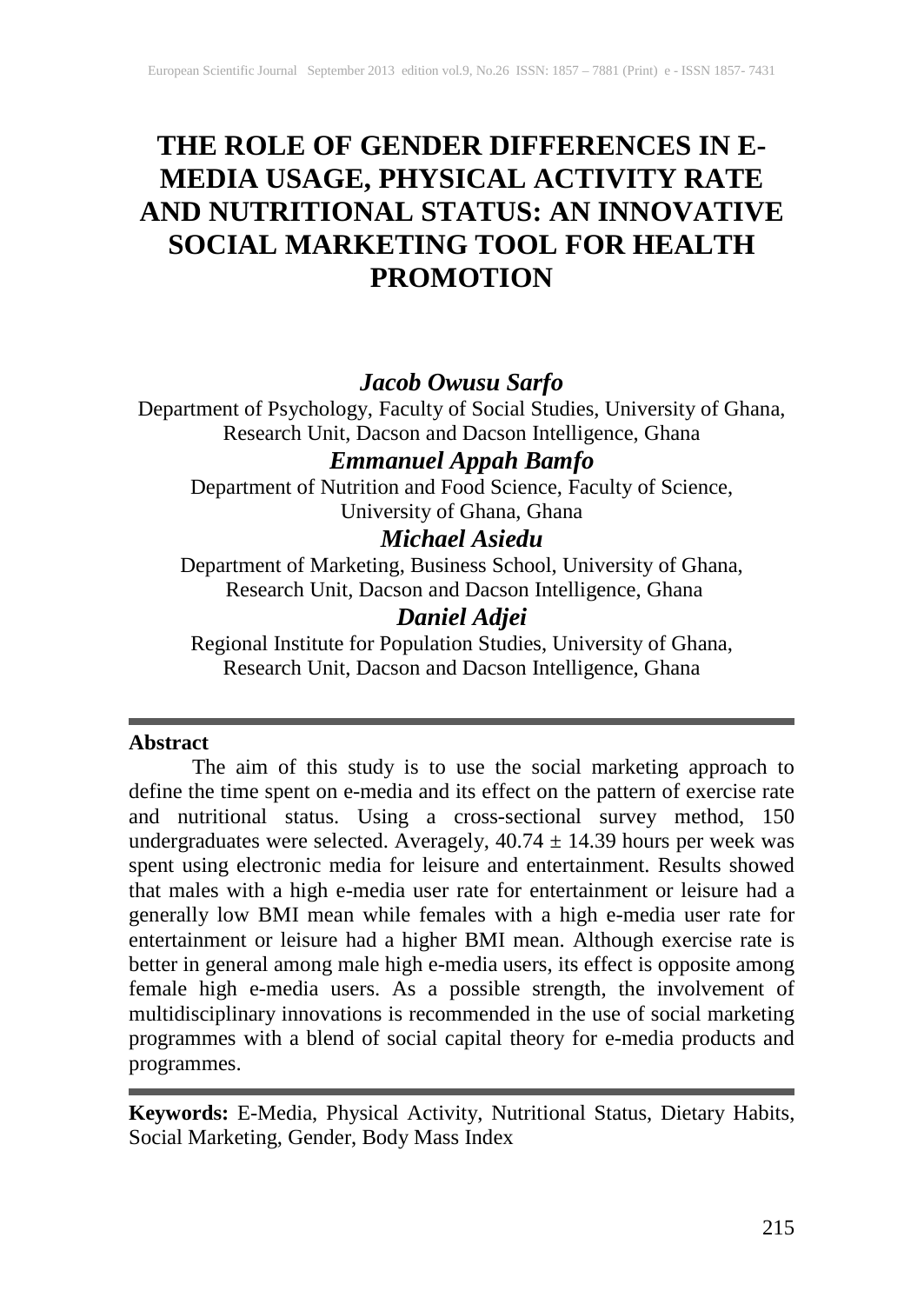#### **Introduction**

Electronic media which is also called e-media had taken over the print media especially because of its effectiveness and efficiency. These print media especially because of its effectiveness and efficiency. These media may range from computers, mobile phone to television. Studies have shown that young people consistently forming the majority of consumers of e-media overtime. For example, Television alone captures about 28 hours a week of viewing among kids aged between 6-11 years (McDonough, 2012). As a result, Internet surfing, Computer games and Television-viewing most often affect the dietary habits and subsequent nutritional status of people. For example, viewing television alone is noted to influence the present increase in cases of overweight and obesity rate (Dietz, 1993; Crespo et al., 2001).

Even though, there are some significant associations between sedentary lifestyle of people and their obesity levels, its effects differ among Television-viewing, computer use or in the case of playing electronic games (Rey-Lopez et al., 2008; Hernandez et al., 1999; Crespo et al., 2001). Notwithstanding these variations, consistent amount of time spent with these devices, may increase a person's predisposition to excess weight gain (Rey-Lopez et al., 2008). In a recent study, activity rate TV-viewing was noted to predict an increasing risk of obesity in boys but a declining risk in rather in girls. However, computer usage, video games, and other sedentary lifestyles were not able to predict risk of overweight/obesity. Interestingly, fitness was negatively associated to the overweight/obesity risk in boys and girls (Burke et al., 2006). In addition to the nutritional problems attributed to e-media, other negative psychosocial, health and economic impacts are also observed. In effect, significant relationships have been identified between e-media and negative behaviour patterns like poor educational performance, aggression, drug addiction or other deviant practices (Abell, 2001; Snyder, Milici, Slatre & Strizhakova, 2006; Hancox, Milne & Poulton, 2004).

In Ghana, there is a growing demand and usage of various electronic devices in especially among students. Observing from these trends, the significant effect of e-media and gender differences can be transformed into a more positive dimension for health promotion if a social marketing approach is used. According to reference Andreasen (1988), an intensive research in the area of social marketing will promote marketing science needed to influence a more positive behaviour and possible behaviour change. Since the main objective of social marketing is to advance individual and societal welfare (MacFadyen, Stead & Hastings, 2002), this study aims at providing a gender based analysis for drawing interventions or programmes in exercise and nutritional health promotion.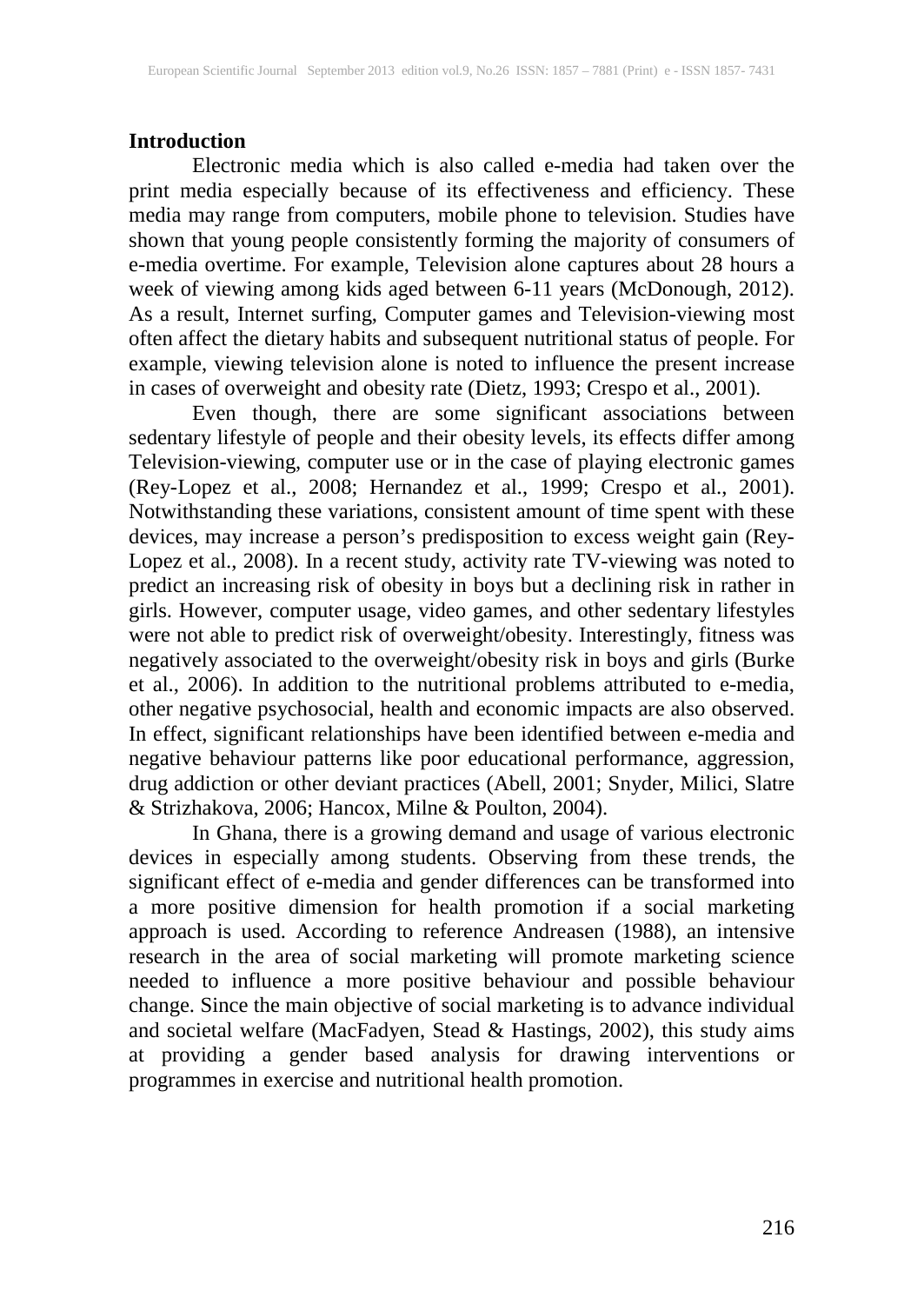#### **Method Respondents**

A cross-sectional study design was used to collect the data from 150 students. Undergraduate students of University of Ghana from level 100 to 400 were included in the inclusion criteria and various data collections were done following all approved ethical measures indicated for human subject studies. The convenience and purposive sapling methods were used to sample interested volunteers who were willing to participate voluntarily. Among the sample selected, 52% forming the majority were males while minority 48% were females. This unequal number of male to female ratio was solely due participant availability and willingness to participate. The researchers had no gender bias motive for this imbalance. The mean age of the respondents were  $20.73 \pm 1.58$  years with most of them in the 20 to 24 years age range.

#### **Measures**

A structured pre-coded questionnaire was used for data collection which took an average of 15 munities. This included the following subscales as follows: Socio-Demographic Section (Examples of questions; how old are you? What is your level?), Electronic Media Habits section (Examples of questions; what type of electronic device do you use? How much time do you spend watching TV?), Physical Activity Section (Examples of questions; Do you exercise deliberately? How long do you spend in exercising?), Dietary Habits Section (Examples of questions; What number of meals do you consumed per day? What is the source of meals?) and Food Frequency Questionnaire (Examples of questions; How frequently do you take carbonated drinks in the past week?). In addition, respondents' anthropometrical measurement was done by using a weighing scale and a stadiometer which generated weight and height values respectively for Body Mass Index (BMI) computation.

#### **Data Analysis**

The researchers employed calculated the means, standard deviations and Chi-Square Test to look at the demographic differences on e-media usage levels. In addition, the researchers used an Independent t-Test to look at the categorical difference among both males and females. Students were classified as being high or low users of electronic media for leisure or entertainment if they spent at least 50 hours or less than 50 hours per week respectively. Using the respective approved World Health Organization's [WHO] (2012) classification on Body Mass Index, the respondents' Nutritional status were categorized simply as overweight/obese, normal or underweight. These transformations were done to enable further statistical analysis.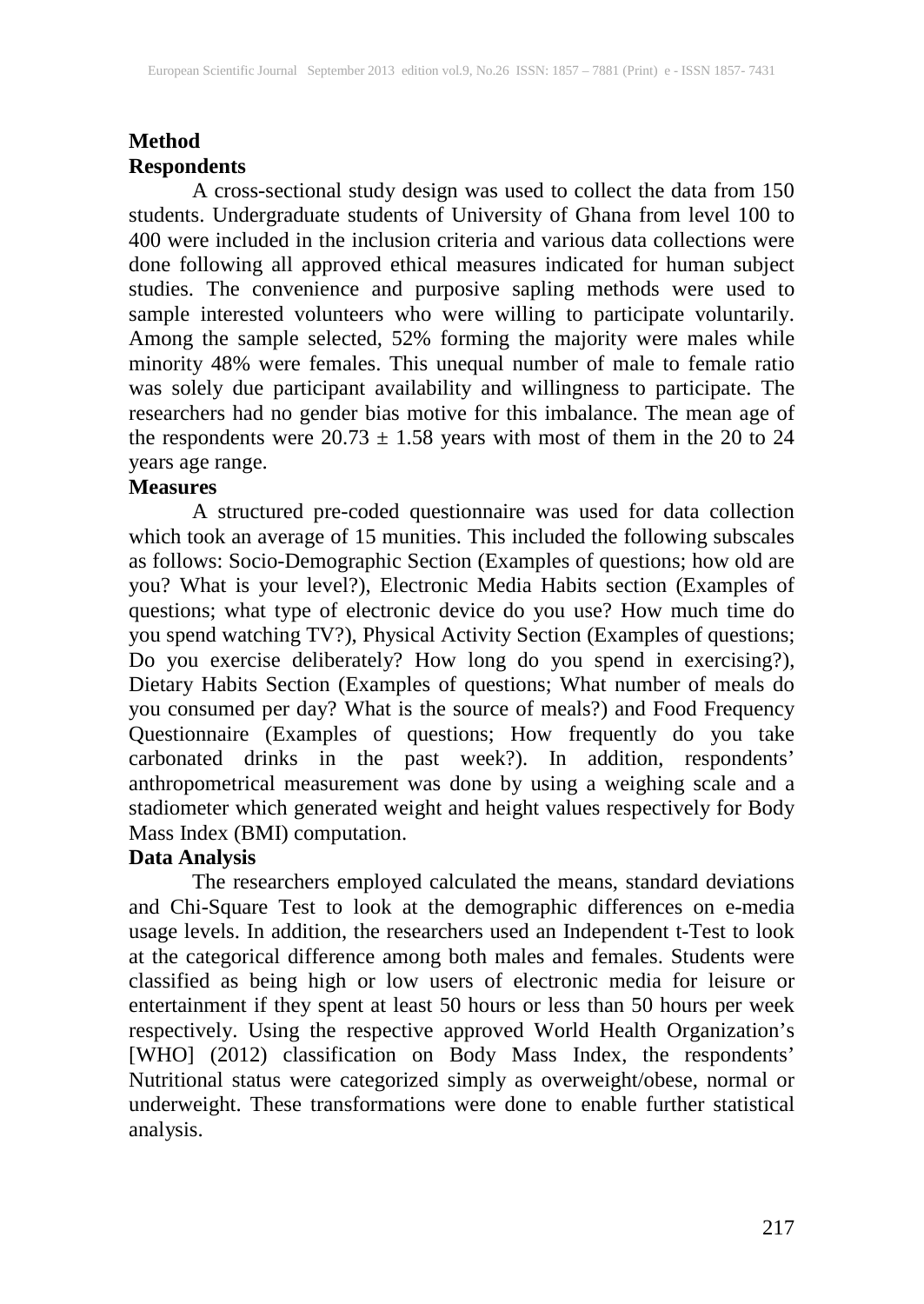### **Results General Findings**

The study showed that 'baked pastries'  $(3.41 \pm 2.34)$  was the most preferred form of snack among respondents and highly consumed after Grilled 'Kebab' [sausage, beef, pork and chicken barbeque]  $(3.22 \pm 1.89)$ . The students reported consuming an average of two meals and one snack per day although more than 60% ate less than 3 meals per day. In all, about one third of them ate 3 times a day while 13% assumed to consume 2 or more snacks per day. With respect to their choices of food, majority (75.3%) of the students said they mostly prepared all the meals they ate by themselves while the remaining (25%) purchased the meals they ate. Among the respondents, approximately 13% of the respondents were highly influenced by food advertisement on television, especially 'instant noodles', 'Coca cola drinks' and 'Pizza'. On the choice of electronic device, computers/Laptops were more frequently (63%) used than television for leisure and entertainment.

In addition, the study showed that students reported that they spent on an average,  $40.74 \pm 14.39$  hours per week on electronic media alone for leisure and entertainment. The students had a mean Body Mass Index to be  $(22.71 \pm 4.01)$  kg/m<sup>2</sup>. The global distribution of respondents' nutritional status showed that majority were normal weight (76.8%), followed by obese/overweight (16.6%) and underweight (6.0%). In addition, a moderate number (34.0%) of the Undergraduate respondents reported a high activity rate by engaging in physical activities/exercises daily while majority 40.7% had a low physical activity level. Nonetheless, minority (24.7%) were physically inactive when as they did not engage in any activity. The most common type of physical activity was jogging and the least common was gym. Students who engaged in physical activity spent an average of  $(3.09 \pm 1)$ 1.99) hours per week in one or more different activities.

# **Specific Major Findings**

From figure 1, the bar graph showed that there were significant differences between males and females of gender level of e-media use and respective nutritional status (Chi-Square test,  $\chi$ 2 =16.432,  $df = 2$ ,  $\rho$ = 0.000). Thus, the global mean BMI was significantly higher in females than in males  $(23.81 \pm 4.75 > 21.70 \pm 0.32).$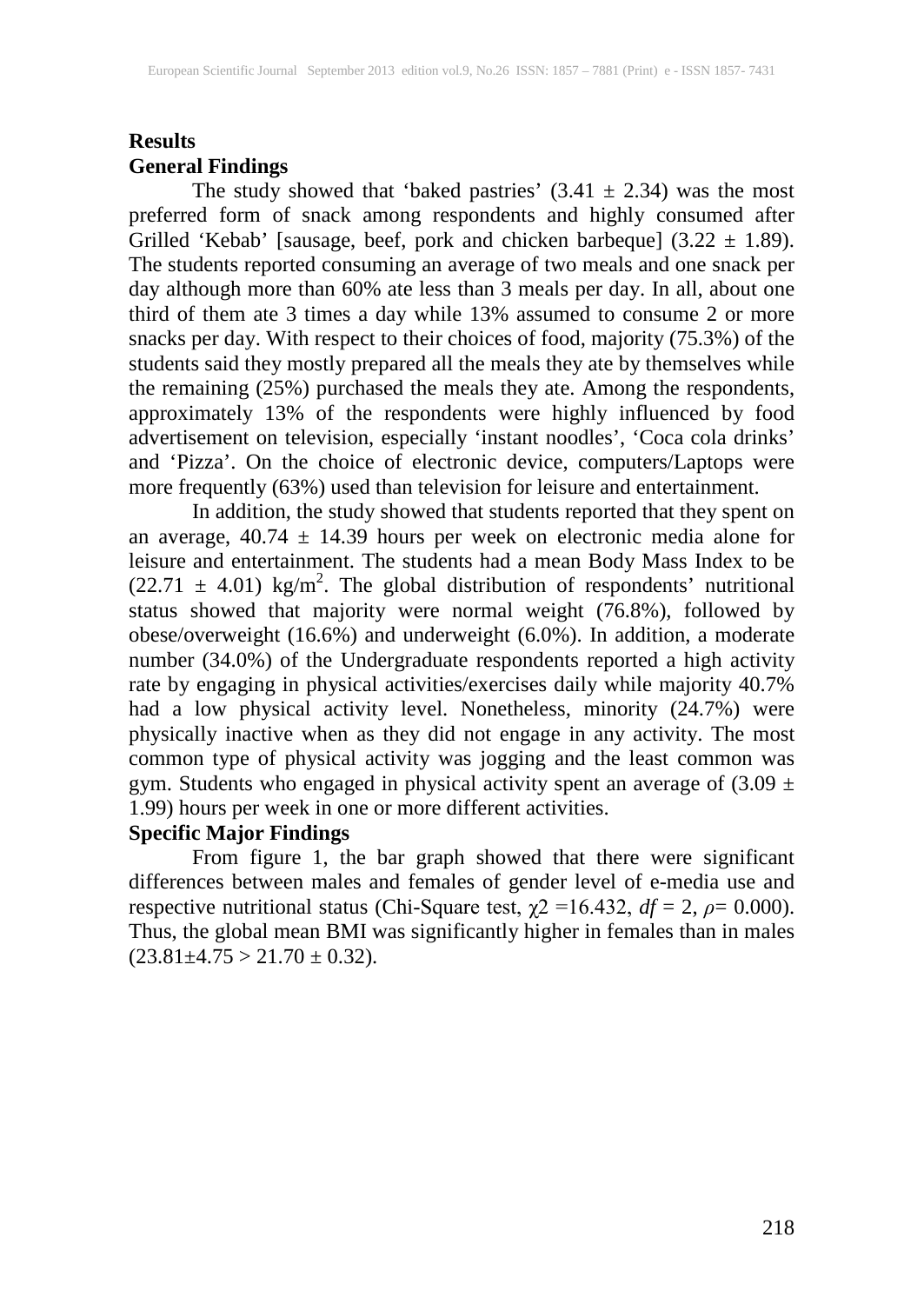

**Figure 1:** Bar Graph of Gender Level of E-Media Usage and Nutritional Status

## **Chi-Square test,**  $\chi^2$ =16.432, *df* = 2,  $\rho$  = 0.000

Similarly, figure 2 also showed a bar graph depiction of gender difference between males and females in terms of e-media usage and respective activity rate (Chi-Square test,  $\chi$ 2 =8.341,  $df = 2$ ,  $\rho = 0.015$ ). From the results, the global mean physical activity was also significantly higher for females than males  $(2.03 \pm 0.75 > 1.73 \pm 0.75)$ .



**Figure 2:** Bar Graph of Gender Level of E-Media Usage and Activity Rate

## **Chi-Square test,**  $\chi^2$  =8.341,  $df = 2$ ,  $\rho = 0.015$

In order to test the specific differences among males and females in each category of e-media usage (High and Low Users), a categorical analysis using an Independent t- Test was performed. Findings showed that among individuals with a high level of e-media usage for leisure and entertainment, there was a significant difference between the nutritional statuses  $(t_{.63)} = -$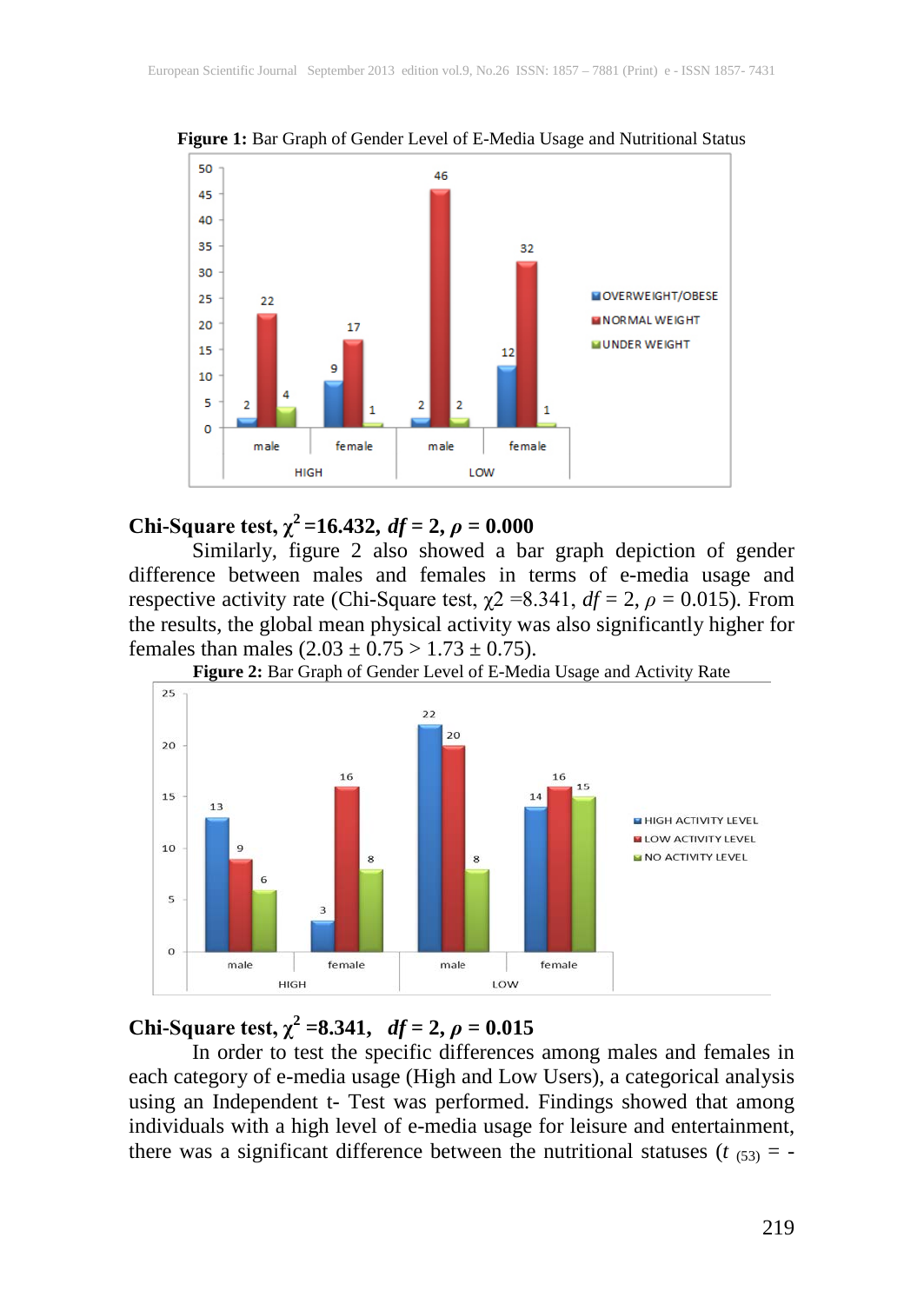2.317,  $\rho = 0.024$ ) and Physical activity levels ( $t_{(53)} = 2.249$ ,  $\rho = 0.033$ ). With these specific mean  $\pm$  standard deviation comparisons, males had a lower nutritional status (BMI) mean than females (21.475  $\pm$  2.8633 < 24.115  $\pm$ 5.2771) while males had a higher activity/exercise rate mean than females  $(3.36 \pm 1.984 > 1.95 \pm 0.723).$ 

| <b>E-Media</b><br><b>Users</b> | Category             | <b>Sex</b> | N  | <b>Mean</b> | Std.<br>Dev. | t        | df | Sig.<br>(2-tailed)      |
|--------------------------------|----------------------|------------|----|-------------|--------------|----------|----|-------------------------|
| <b>HIGH</b>                    | Body                 | Male       | 28 | 21.475      | 2.8633       | $-2.317$ | 53 | $.024*$                 |
|                                | <b>Mass</b><br>Index | Female     | 27 | 24.115      | 5.2771       |          |    |                         |
|                                | Activity             | Male       | 18 | 3.36        | 1.984        | 2.249    | 27 | $.033*$                 |
|                                | Rate                 | Female     | 11 | 1.95        | .723         |          |    |                         |
| <b>LOW</b>                     | Body                 | Male       | 50 | 21.819      | 2.8819       | $-2.362$ | 93 | $.020*$                 |
|                                | <b>Mass</b><br>Index | Female     | 45 | 23.618      | 4.4504       |          |    |                         |
|                                | Activity             | Male       | 29 | 3.07        | 1.646        | $-.724$  | 46 | $.473^{n.\overline{s}}$ |
|                                | Rate                 | Female     | 19 | 3.53        | 2.736        |          |    |                         |

**Table 1:** Independent t-Test Showing the Effect of Gender on Body Mass Index and Activity Level of E-Media Users

*\*ρ < 0.05, not significant = n.s*

On the contrary, the findings showed that among individuals with a low level of e-media usage for leisure and entertainment, there was only a significant difference between their nutritional statuses ( $t_{(93)}$  = -2.362,  $\rho$  =  $0.020$ ). Following from the specific mean  $\pm$  standard deviation comparison, males had a lower nutritional status (BMI) mean than females (21.819  $\pm$  $2.8819 < 23.618 \pm 4.4504$ ). There was no significant difference between males and females level of physical activity/exercises ( $t_{(46)} = 2.736$ ,  $\rho =$  $0.473$ ).

#### **Discussions**

The findings in this study support the use of e-media as strength for promoting health in any social marketing intervention. The power of e-media on the lifestyle of humans globally is gaining much capacity as its association is currently wider (Abell, 2001; Burke et al., 2006; Crespo et al., 2001; Dietz, 1993; McDonough, 2012; Rey-Lopez et al., 2008; Snyder et al., 2006).

As indicated from the study, the scope e-media among the student users have the ability to influence both negative and positive behaviour patterns among respondents. This is evident from table 1 the mean activity/exercise rate of males in the High user group is higher than that of the Low user group. As noted from responses, behaviour pattern may be influenced through this media so some learnt about 'the need for exercise'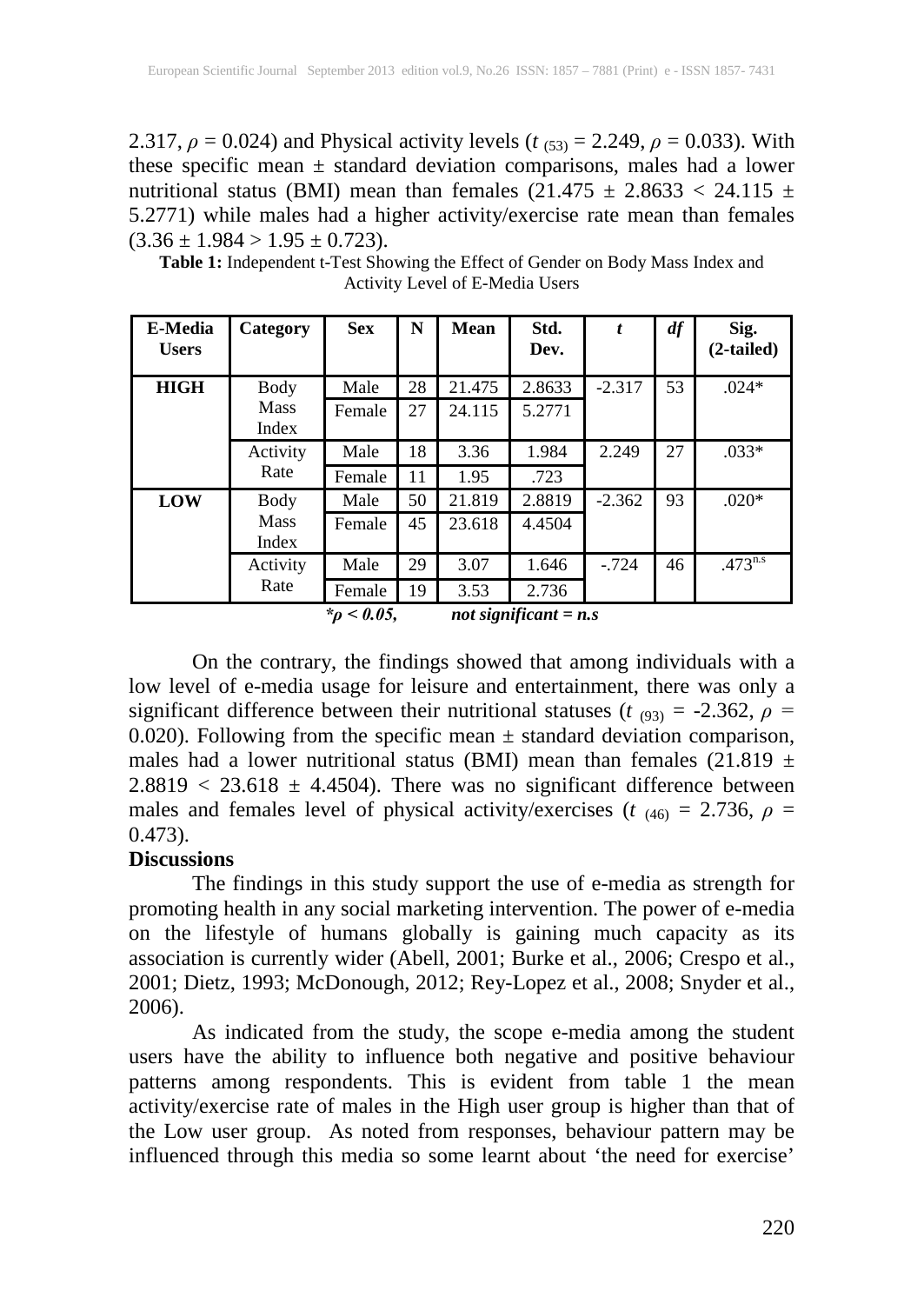just as the 'high calorie or fussy drink snacks'. Although studies have indicated that consistent usage of e-media like Television-viewing is related to the intake of high caloric diets, poor exercise rate or nutritional status like overweight (Crespo et al., 2001; Hernandez et al., 1999), an innovative use of it can yield positive results.

According to Institute of Medicine (2012), majority of food-related advertisements that children and youth perceive each year by food marketers are predominantly 'high calorie, low nutrient foods and drinks which influence people's food preferences and purchase requests'. From the findings also, it showed that food adverts had a general influence on e-media users if the messages are tailored well. Noting from the gender perspective, the findings showed a variation of choices and effects of time spent on using e-devises. This indication shows the various nutritional and exercise messages needed for health promotion ought to be gender-specific among each particular category of users (High or Low).

For example, males with a high e-media user rate for entertainment or leisure had a generally low BMI mean in relation to low male users (21.475  $\pm$  2.8633 < 21.819 $\pm$ 2.8819). On the contrary, females with a high e-media user rate for entertainment or leisure had a higher BMI in relations to the counterparts with low e-media users  $(24.115 \pm 5.2771 > 23.618 \pm 4.4504)$ . Also, although exercise rate is better in general among male high e-media users  $(3.36 \pm 1.984 > 3.07 \pm 1.646)$  its effect is opposite among female high e-media users  $(1.95 \pm 0.723 < 3.53 \pm 2.736)$ . These changes in effect may be explained by the stronger effect of e-media, although the variation of each gender needs as observed in the results is important. Thus, a question on the "Gender-Specific-Difference-Gap" ought to be used as an innovative tool for social markers to promote nutritional and exercise health effectively.

Following from the broadening of the scope of traditional "social marketing" which started in the late 60's (Kotler & Levy, 1969; Kotler & Zaltman, 1971) through "social capital theory" (Glenane-Antoniadis, Whitwell, Bell & Menguc, 2003), electronic resources can be utilised comprehensively. Thus, the idea of an improved social marketing which is gender specific can be developed for e-media users with an intricate strand of "market failure, elaborate designs of exchange, behavioural issues and social concepts" (Glenane-Antoniadis et al., 2003).

Notwithstanding these findings, the study is limited in the sampling frame and setting. The non-probability techniques used in this study may pose a possible limitation to the scope of generalizability. However, the notable gender-specific differences among e-media user categories still serve as a tool for social marketing innovation in health promotion.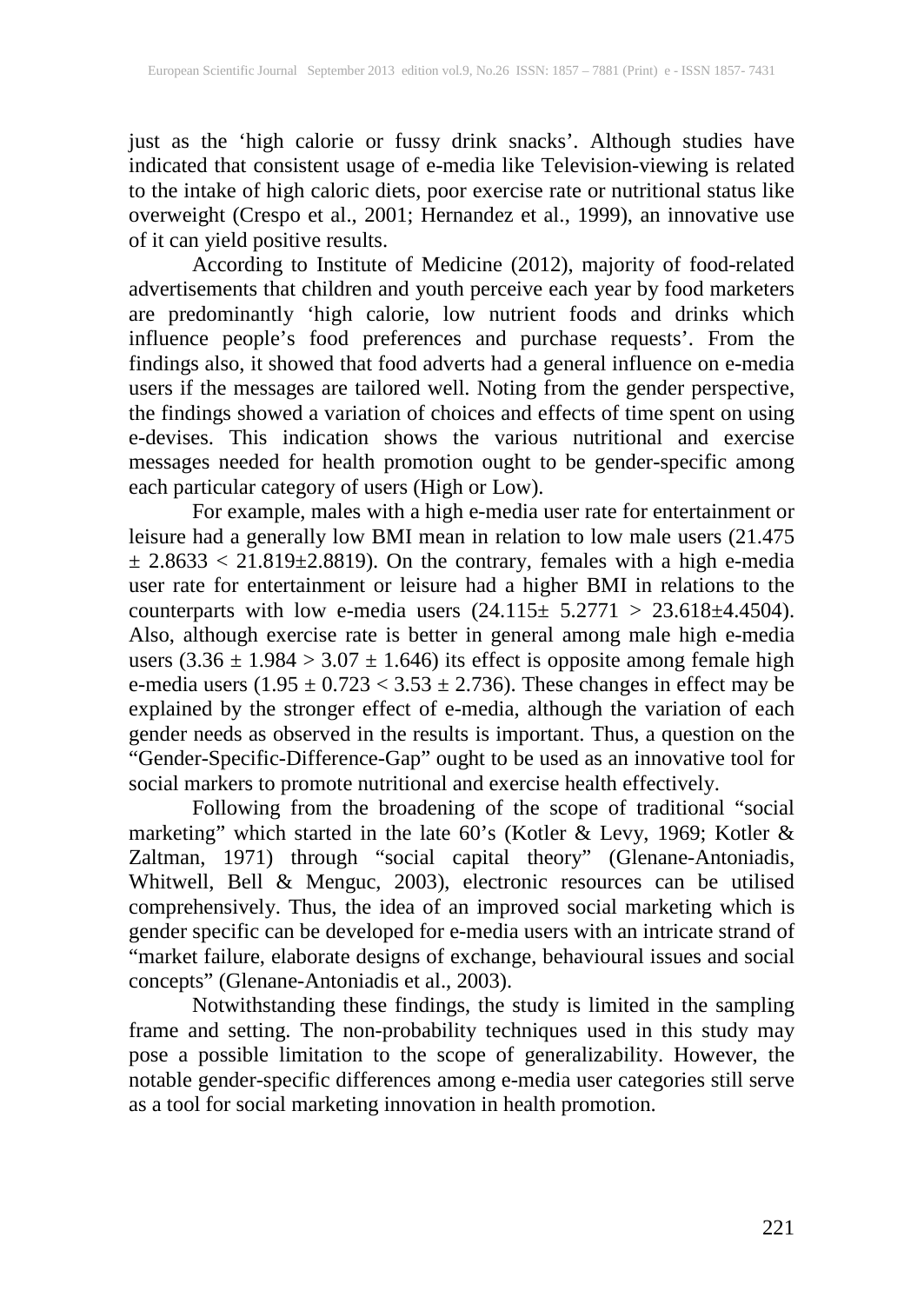#### **Implications for Social Marketing and Health Promotion Practices**

This study offers some perspective on the effectiveness to use emedia to influence the health behaviour. For researchers, institutions or individuals who are working to influence the nutritional status, dietary habits and activity/exercise especially among children and young adults, e-media products are recommended.

A critical look at developing right entertainment software programmes or products which will be "gender-sensitive" and "culturallyappropriate" is needed. As noted by Asiedu and Sarfo (2013), demographic characteristics and inclinations of consumers ought to be a prime motivation for every organisation in promoting their product or service. In addition, we also recommend the involvement of multidisciplinary innovations in the use of social marketing with a blend of social capital theory for e-media products and programmes.

Finally, a computer game or TV-programme can be built which will offer reinforcement on healthy physical activity and nutritional health of emedia users. Playing such games or viewing such programmes /advertisements will impart either passively or actively of dietary and exercise choice and priority.

## **Acknowledgment**

We will like to take this opportunity to appreciate our colleagues and student respondents who volunteered immensely to make this study possible.

#### **References:**

Abell, E. (2001). Too much TV can have negative impact on children. *Alabama Cooperative Extension System,* 334, 844 – 4480.

Andreasen, A. R. (1998). Alternative Growth Strategies for Contraceptive Social Marketing Programs. *Journal of Health Care Marketing*, 8 (June), 38- 46.

Asiedu, M. & Sarfo, J. O. (2013). A multi-dimensional service delivery among mobile network providers in Ghana: A case of customer satisfaction. *European Scientific Journal*, 9 (23), 86-101.

Burke, V. Beilin, L. J., Durkin, K., Stritzke, W. G. K., Houghton, S. & Cameron, C. A. (2006). Television, computer use, physical activity, diet and fatness in Australian adolescents", *International Journal of Pediatric Obesity*, 1, 248-255.

Crespo, C. J., Smit, E., Troiano, R. P. Bartlett, S. J., Macera, C. A. & Anderson, R. E. (2001). Television watching, energy intake and obesity in US children: results from the third National Health and Nutrition Examination Survey 1988-1994, *Arch Pediatr Adolesc Med*, 155, 360-365.

Crespo, C. J., Smit, E., Troiano, R. P., Bartlett, S. J., Macera, C. A. & Anderson, R. E. (2001). Television watching, energy intake and obesity in